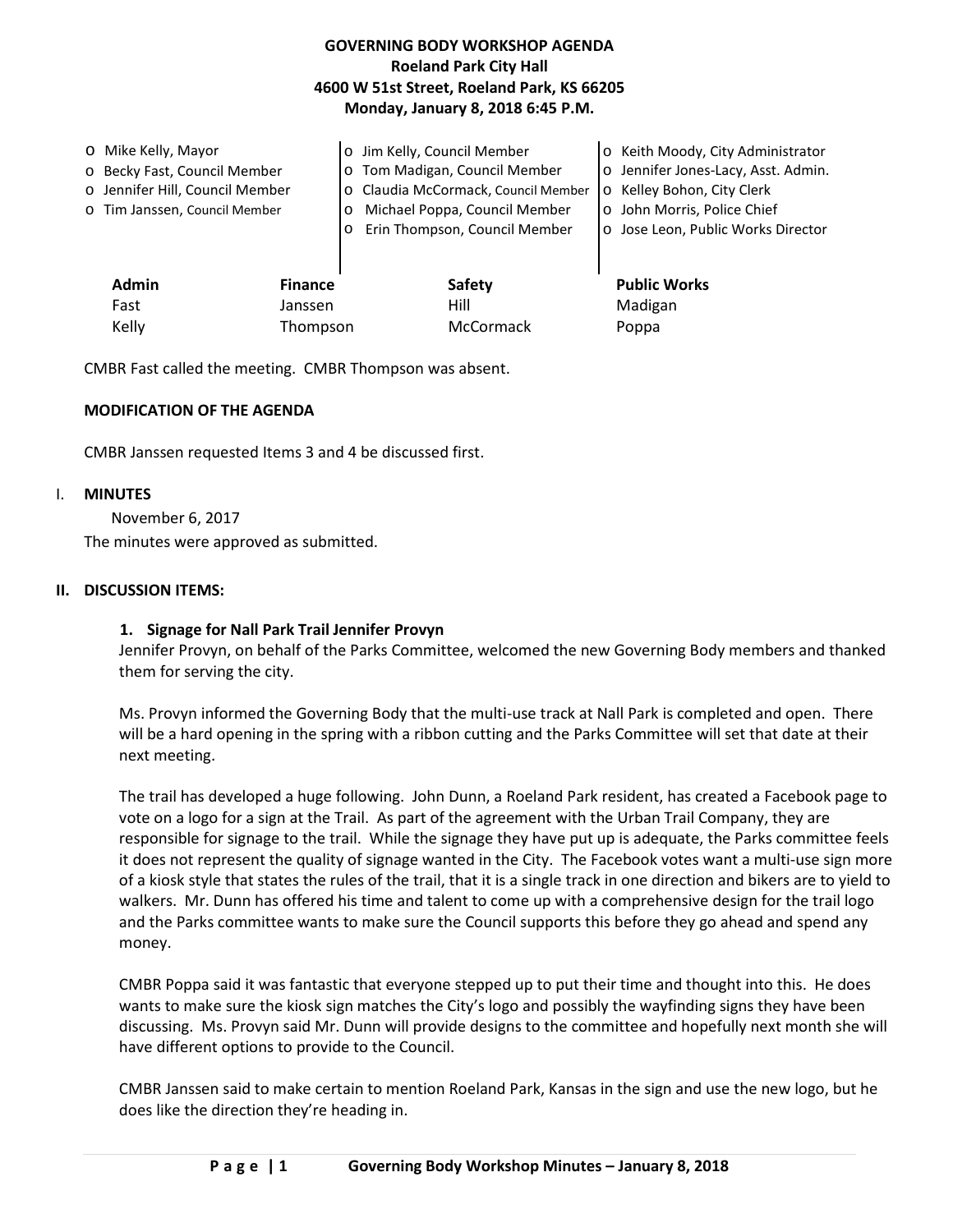CMBR Madigan stated he has observed ATVs and dirt bikes at both Nall Park and R Park. He added that the City needs to pass an ordinance against those. He said in calling the trail all-purpose it leads people to believe they can take their motor bikes on the trail. He added it needs to be incorporated into the rules that motorized vehicles are not permitted on the trails.

Ms. Provyn stated the intent of an all-purpose trail is meaning that you can both walk and bike it.

Mayor Kelly wanted to make sure there were two signs placed , one at Nall Park and one at the Community Center, both of which should have the rules stated on them. He also thanked the Parks Committee for all the work they have done on this.

# **2. 2018 Park 2 Park Run Event**

Laura Steele from the Sustainability Committee introduced an idea that 12 other citizens of Roeland Park have been working on. The first week of October 2018, Roeland Park will have its first park to park fundraising run. One of the main goals of the run is a fundraiser for the parks. Another goal is the promotion of active lifestyles, community engagement and park awareness. She said the City has up to seven parks and this is an opportunity to highlight them not only to Roeland Park residents, but also those outside of the community. The run will start and stop at R Park. Registration fees will be used as the fundraiser to spend on items for the parks as the committee sees fit. Ms. Steele said they appreciate the \$1,000 that is given to them annually from the Governing Body, but that does not provide for many amenities spread out over all the parks.

CMBR Madigan asked if the committee was looking for support from the Council. Ms. Steele said she was looking for a little time from staff. CMBR Madigan also stated the \$1,000 given to the the four standing committees was intended to be seed money to aid with fundraising, not to buy amenities. He complimented Ms. Steele for coming forward with this idea to raise money.

Mayor Kelly thanked the Parks committee for bringing this to their attention, supports the idea. He said it is wonderful that citizens have gotten together to promote all of the City's parks. He also said the committee should also look to the Community Foundation for funds.

# **3. Roe Blvd. Design Task Order**

Public Works Director Leon said the task order includes the design of Roe Boulevard and incorporates the work done George Butler and Associates along with Vireo. It covers the preliminary design with the final design to be completed in the fall of 2019. The amount of the task order is \$480,823.

CMBR Fast said last year they spent \$350,000 and now they are looking at spending another \$480,000. Public Works Director Leon said the \$330,000 was for the visioning phase where the Governing Body wanted to gain public input and for the City to provide an outreach to discuss the Roe Boulevard project. The \$480,823 is to take them from the visioning phase through the design phase.

CMBR Madigan said the projected cost is estimated at \$8.1 million and that \$800,000 has already been spent. The City's portion, however, is only \$500,000 and asked about the additional monies spent.

City Administrator Moody said the City funding is coming from a variety of resources that are contributing to the project. There is \$4.6 million secured from STP monies. The City also anticipates receiving funds from the county in addition to the TIF resources that will also be contributing to the project. The City's \$500,00 contribution is from either sales or property taxes put towards the project. Mr. Moody said this is an exceptional example of leveraging of local funds.

CMBR Madigan asked if the City would be repaid for the monies spent and City Administrator Moody said monies from the monies will become available over a period of years by 2020.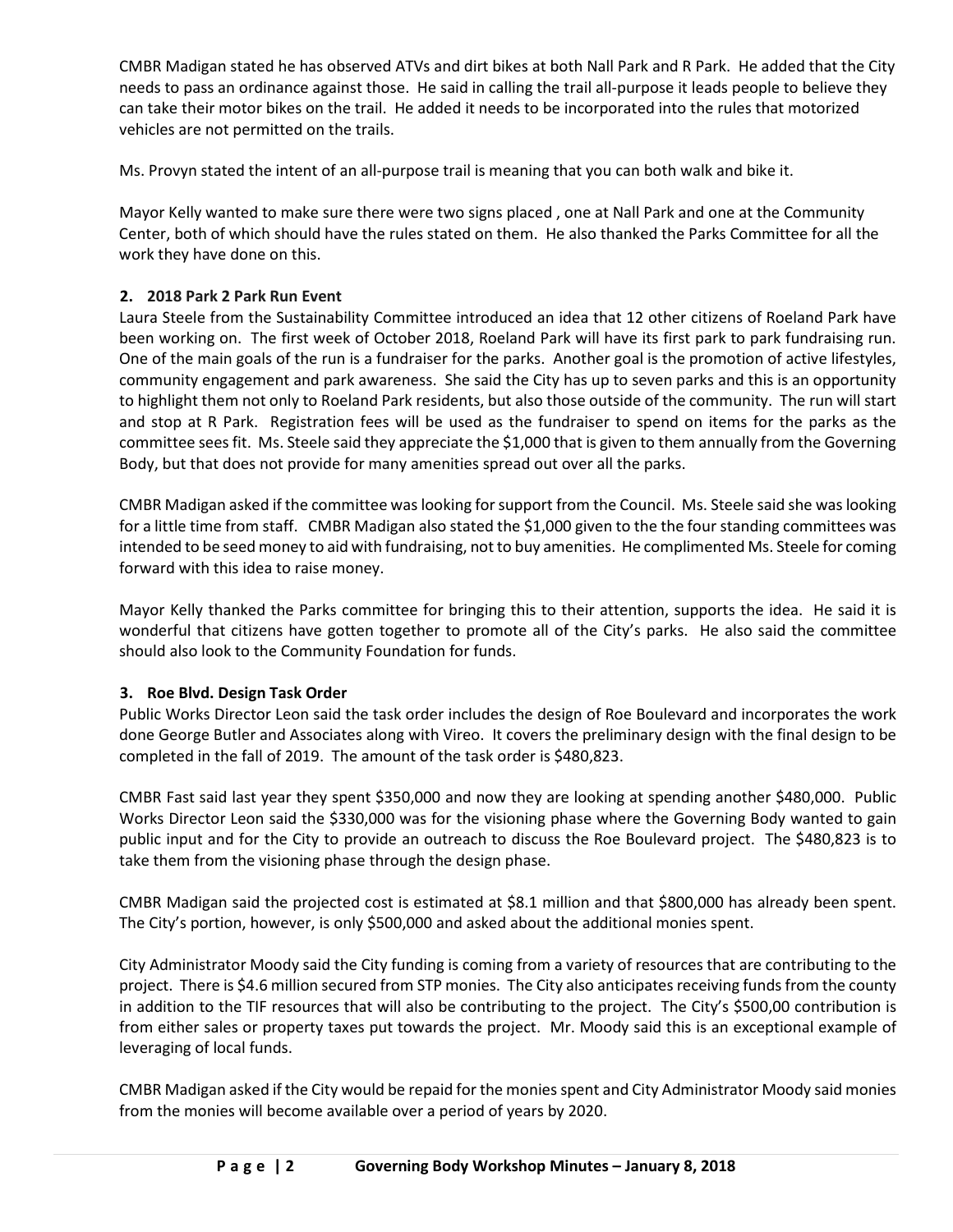CMBR Poppa asked if the numbers were budgeted and in the CIP. Public Works Director Leon said the figures were included with the total project cost when the CIP was put together.

City Administrator Moody said the task order design work will cover more than what goes on in 2018 and will roll over into a portion of 2019 as well. They will not be ready to bid the project until the end of 2019. The beginning of 2020 is when they anticipate the notice to proceed will be awarded. Mr. Moody acknowledged that it is a lengthy process from start to finish.

CMBR Poppa said he noticed under Part H there were references to non-discrimination through the Kansas Acts Against Discrimination (KADD), but did not include the city ordinance. He would like to see their city ordinance incorporated. City Administrator Moody said they could do that.

CMBR Fast said as a side note that as a City they have put so much money into the design and planning for the streets, but do not do the same for their parks. She would like to see in the future more design and planning for their parks.

There was agreement to move this to New Business on the January 22nd Council agenda.

# **4. Birch St Overlay and Sidewalk Addition CDBG Task Funded Project**

Public Works Director Leon stated that last year in 2017 the City applied for Community Development Block Grant (CDBG) funding and received \$100,000 a mill and overlay project for Ward 3 on Birch Street from Roeland Drive to 58th Street. With that project they are addressing the Council objective of building a high priority sidewalk and extending the sidewalk network.

Mayor Kelly wanted to make sure that any new sidewalk in the City would be ADA compliant and universal design compliant.

There was agreement to move this item to New Business at the next January 22 Council meeting.

# **5. Continued Discussion of Year Round Operation of the Aquatic Center**

## *PUBLIC COMMENTS*

**Michelle Maurer** - Ms. Maurer, a Master's swimmer, encouraged the Governing Body to keep the pool open year round. She added that she would like to see business sponsors to help with some of the expenses.

**Alanna Mozel** (11112 W. 132nd Pl., O.P.) Ms. Mozel, a Master's swimmer, expressed her support of the pool. She said she enjoys the friendship and fitness benefits that the group offers and the facility is a good place for fitness swimming.

City Administrator Moody said the Ad Hoc Aquatics Committee gathered information to see if there were ways to increase revenues and decrease expenditures, determine who the main user groups are and who other potential other user groups might be. That information has been attached in a report in the packet. What did come to light during their discussions was the ability to add additional members or the limits of the utilization of the pool. The pool is busy in the mornings and after school. During the day there is a potential to add additional users for that space.

The user groups generate about \$27,000 a year. Even if that amount were doubled, it would not eliminate the gap created by the loss of JCPRD's participation.

City Administrator Moody said he did contact Sprung about a permanent structure which would be about a \$2 million investment to construct a permanent structure with an aluminum frame that has a flexible exterior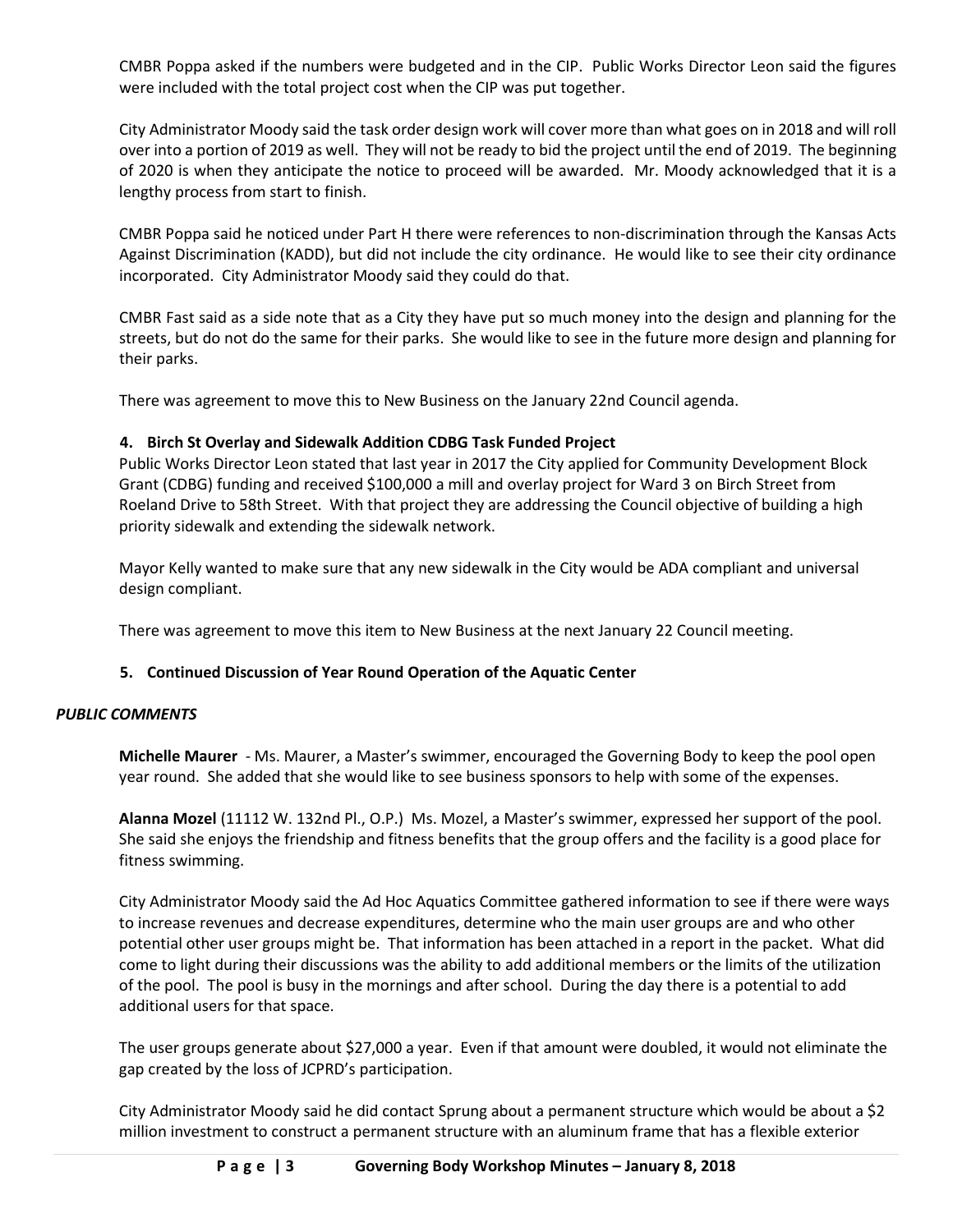fabric similar to the dome. It does come with a 20-year warranty they are used in challenging climates and are durable facilities. The cost savings of a permanent structure versus a blown up dome is about \$9,000, which is basically the energy cost of blowing up the dome. The air and water both still need to be heated with the permanent structure.

Mr. Moody also got information on solar blankets and learned through discussions that you cannot leave blankets on when people are in the pool for safety purposes. But with the bulkhead, which serves as a permanent divider, they could uncover half of the pool at a time. Solar blankets do not have a long life span and must be manually reeled and unreeled by employees who are not always excited about that job.

By closing the pool for the winter there is a \$68,000 reduction in the annual operating loss.

Marshall McKenny, Aquatics Director for JCPRD, and Rhonda Pollard, Superintendent at JCPRD both have expressed concerns about being able to keep staff during the colder periods at the pool.

CMBR Kelly asked for a status update of the leak at the pool. City Administrator Moody said he met with representatives from Commercial Aquatics. After looking at the plans with them, they believe there is a valve on the main drain to the pool that is partially open. This drain is needed to be able to drain the pool. They have not used it as it goes directly towards the Boulevard Apartments. Fixing the valve will be thousands of dollars as it has to be dug up and it is 17 feet in the ground and underneath the concrete deck by the diving boards.

CMBR Hill wanted to know if the insurance funds or JCPRD funds can be used for another structure before the deadline. City Administrator Moody stated he did not know.

Rhonda Pollard, Superintendent of Recreation for Johnson County Park and Recreation, said she did not know either and this is in their process right now and their payout from insurance would be a depreciation of 80 percent of the cost less their \$25,000 deductible.

CMBR Madigan asked if they could push back the date to make a decision. Ms. Pollard said with the time needed to manufacture and erect the dome, pushing the time frame back would not give them enough leeway to have the dome up in the fall of 2018.

Mayor Kelly thanked Ms. Pollard for coming to the meeting and asked what the time frame is to make a claim. Ms. Pollard said it would be April 26, 2018.

Mayor Kelly also noted that JCPRD sent a letter stating that JCPRD can at their sole discretion determine that the pool is going to operate as an outdoor-only pool. That is the decision that has been made by JCPRD to exercise that right. Unless something comes from this Council that will be the decision from JCPRD.

Ms. Pollard stated if the Council chooses to replace the dome and operate this as a year-round operation past May 2019 and take on the financial burden with no help from JCPRD, they would continue to operate it for the 2018-2019 season year-round.

CMBR McCormack asked if there was a contractual date to have the dome put up and Ms. Pollard stated it is based on the weather.

CMBR Poppa said they have made a promise to the users and residents that they will be operating that pool year-round through May of 2019. He supports asking JCPRD to replace the dome and letting the Ad-hoc Aquatics Committee continue to work to find new sources of revenue, expense savings, grant funding and other ways to offset costs. As a City, they need to make a good faith effort to want to continue year-round operation after May 2019.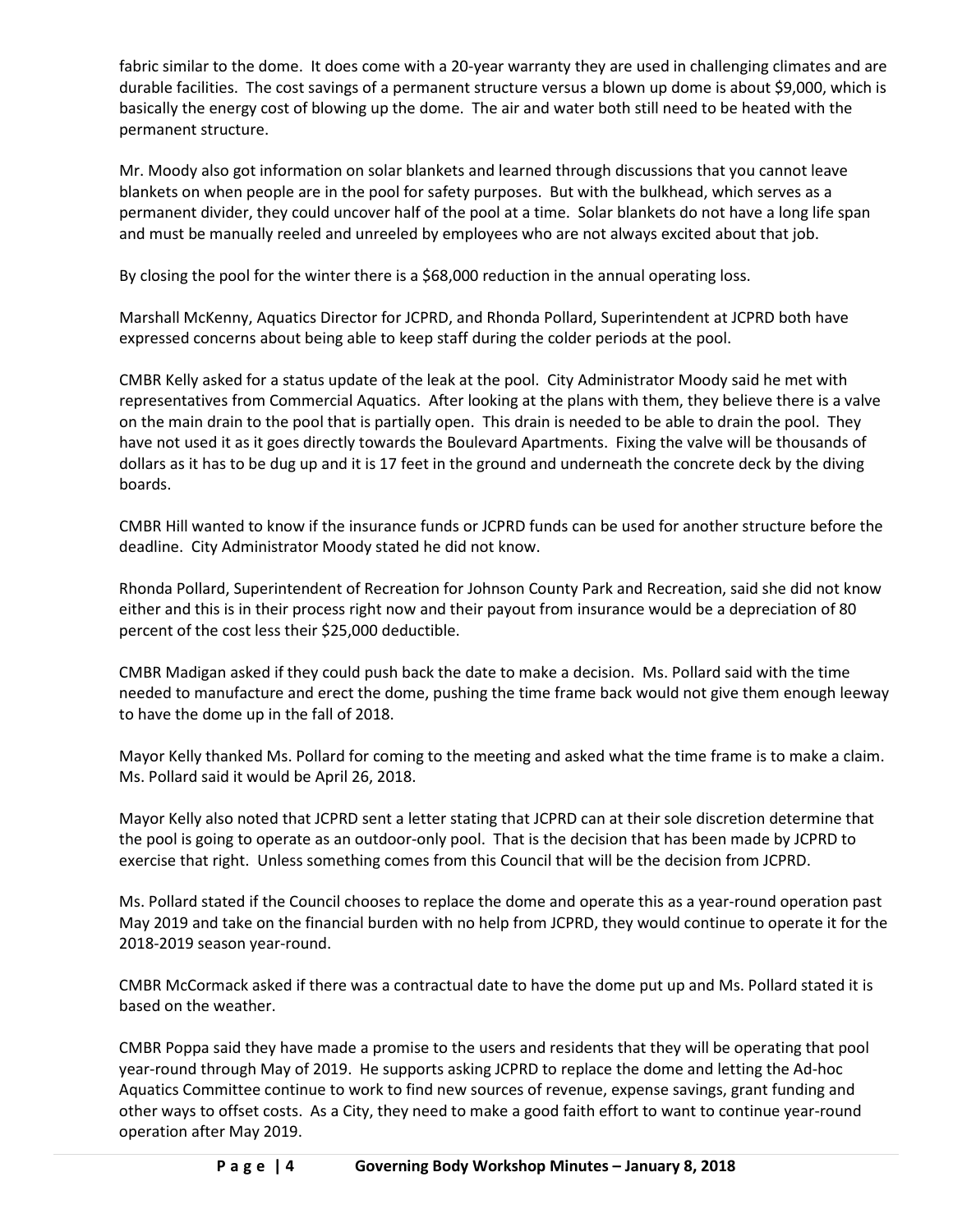Mayor Kelly said he would like to know what the City Administrator's thoughts are. City Administrator Moody said his approach of what is the cost that the City as a whole incurs for the benefit of the users of the pool. The utilization by the City's residents is around 107 people out of 6,800, which is a very small percentage. Operation of the pool during the winter is a large expense and how much is it costing the entire City to provide this benefit to this group. To him that expense number for the residents is greater than the value of the benefit for that group.

CMBR McCormack asked how have they demonstrated their commitment to the residents that the pool is available. CMBR Poppa said having the agreement in place to have the pool open year round through 2019 is a commitment to not only the residents but also the users of the pool. If they choose a summer-only option, he believes they will lose more revenue than anticipated because a lot of user groups that are unable to use the pool in the winter will affect the summer season as well. He said it is a losing proposition either way, to operate the pool summer-only or operate the pool year-round, but they have made the commitment to keep it open through May of 2019.

CMBR Kelly stated one of the expenses they have is so many activities. They lose more money during the summer more than during the winter months. He said that labor is 60 percent of the budget.

City Administrator Moody said the expense for the pool is \$600,000. That does reflect the principal and interest payment in 2016 for the loan on the pool, and that payment will roll off in 2019.

CMBR Janssen said in looking at the user numbers for the indoor season, over 1,000 Johnson County residents use the pool and Roeland Park residents make up ten percent of that number. The county has made their position known that they are no longer willing to support the winter indoor season and Mr. Janssen asked why should the City should bear the burden of 100 percent of the costs. When looking at other programs that are offered, they would be hard-pressed to support other city programs if they had the kinds of use numbers that the pool has. He said he does not believe maintaining an indoor pool is a good value to the residents.

CMBR Hill said they are only looking at serving the 107 Roeland Park residents and they need to look at the bigger picture in that they are serving the community as a whole. She is disheartened that JCPRD is not willing to put in the effort to continue in northeast Johnson County. CMBR Hill said there are a lot of members up here that really need that pool. She has heard from constituents who are disabled that they need the pool with its zero entrance and chair lift. She knows they cannot support it on their own, but the pool is not just for the 107 Roeland Park residents that use it.

CMBR Kelly said people stopping in the City to use the pool could also be spending their money at other retailers. He also said that they do not really know how to operate a pool and they need to learn that as a city.

Mayor Kelly said he would like to take the time to explore what the other options are. He did not believe that they will have all the information by February 1 to make that determination. He also stated he is not willing to spend the entire \$400,000 to operate the pool year round.

CMBR Fast stated one the concerns the ad hoc committee has is that during the winter all the user groups want to use the pool at the same time. She said that Marjorie and Bill worked hard at marketing to bring in additional groups. She said the pool is colder in the winter and it is harder to get school groups to come. The pool is good for lap swimmers, but to accommodate them you can't accommodate aerobics, daycare, et cetera. She said she is disappointed in JCPRD as the pool is a county facility. By putting all of their money into the winter pool, it does not leave them any money to do visioning for the summer pool.

City Administrator Moody said a choice they have as a Council is to take funds away from another capital expense and allocate them to support the operation of the pool. As a Governing Body they chose to do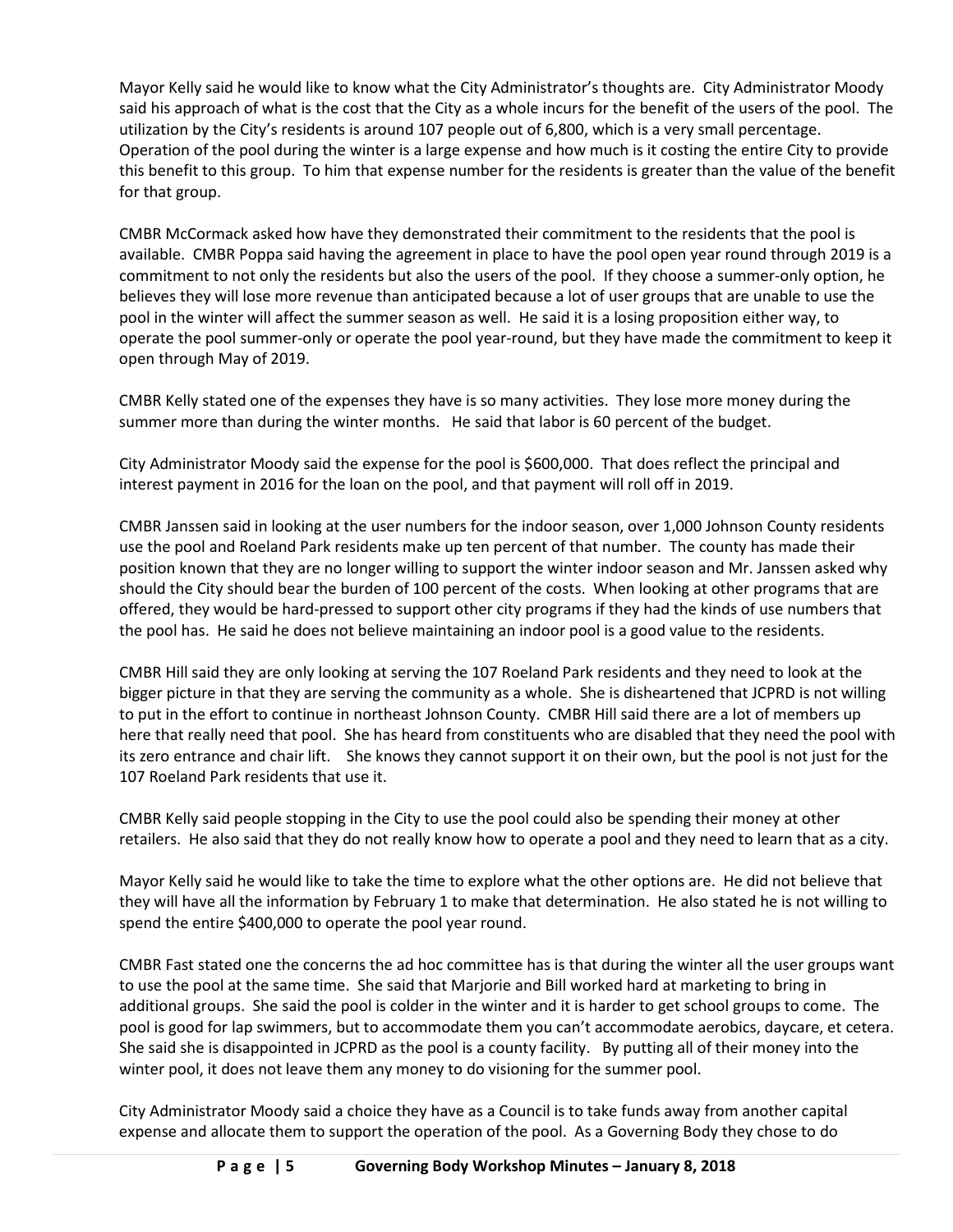projects on a pay-as-you-go basis versus bonding and could find the money to support operations from another project.

CMBR Hill asked if JCPRD would still be interested in negotiating with Roeland Park for services such as putting up and taking down the dome. Ms. Pollard said that is possible, but the board is looking for a specific number from the City.

CMBR Poppa wanted to discuss a specific number to present to JCPRD to determine if they are willing to go forward.

CMBR Fast said JCPRD was very clear in December they wanted a number and the letter makes it seem like they don't want to do that anymore.

Ms. Pollard said they would be willing to hear a number.

City Administrator Moody suggested that the putting up and taking down of the dome might not be a monetary exchange, but an in-kind transaction. Ms. Pollard said she does not speak for the board, but that might be a possibility.

CMBR Kelly said JCPRD is not in the business of aquatics ownership, but in the business of operations.

Mayor Kelly said he knew they would not make a final decision tonight, but he would ask that JCPRD make a claim for the dome. In good conscience he said the Governing Body could not give JCPRD the assurance that after May 1, 2019, the operation of the dome would continue in perpetuity. He added that while they do have the exclusive right under Section 606 of the interlocal agreement, the spirit of the agreement of Section 7 is that when there is an event JCPRD will use the insurance proceeds available to repair the pool.

Mayor Kelly also wanted to make sure that the Governing Body discussions did not sour their relationship with JCPRD as they have a good strong relationship and wants to see that continue as they will continue to operate the Community Center and the sports dome together. He also would like to have that partnership going forward and hopes that JCPRD will show their commitment to Roeland Park going forward.

Ms. Pollard assured the City that they value their partnership with Roeland Park just as they value every partnership of the other cities they serve the community. They love the citizens of Roeland Park and love the staff here. She agreed they have a really good working relationship and also wants that to continue as well.

CMBR Fast said she really liked Mayor Kelly's proposal and could support that.

City Administrator Moody asked the Governing Body if they wanted to present another offer aside from the issue of directing the replacement of the dome, and do they want to present another offer concerning the ongoing operations of the pool.

Mayor Kelly thinks with the insurance costs and the timetable they're under for the dome that they should make that request now and then separately ask for the additional partnership going forward.

Ms. Pollard ask for clarification that in asking for a replacement of the dome would there be an assurance that the pool would be kept open after May of 2019. Mayor Kelly said that is correct.

CMBR Fast said she appreciates all that JCPRD has done for Roeland Park in the Community Center, Sports Dome, Aquatics Center and that they have been fortunate to have this relationship.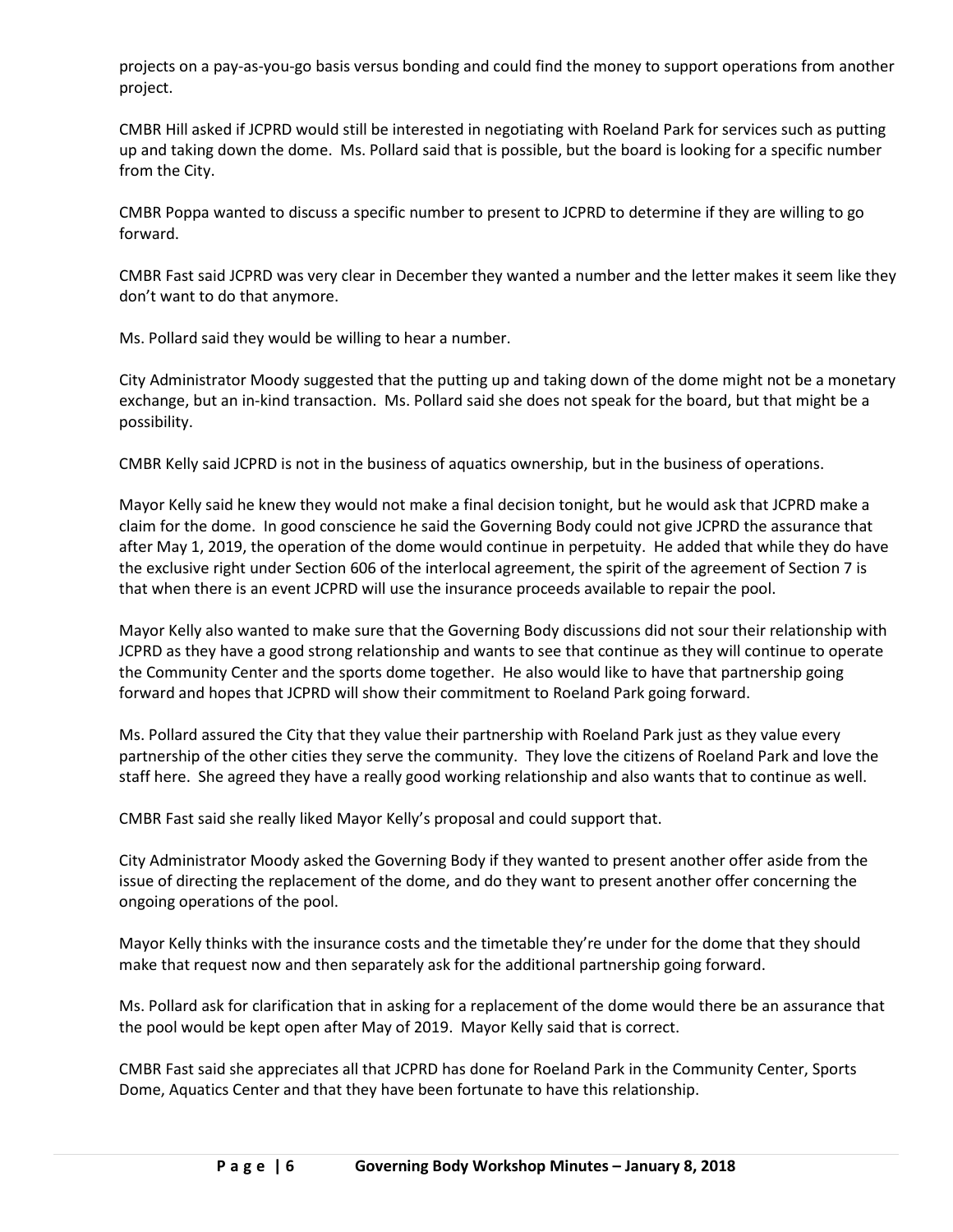CMBR McCormack agreed with CMBR Janssen in wanting to maintain the relationship with JCPRD, but did not believe year-round operations of the pool is a good use of the City's money.

CMBR Janssen said he would like to take the funds if they decide not to have an indoor to improve the summer amenities.

CMBR Fast said she would also like to see a visioning process, but said they're just asking the county to give them one more year to allow them to have more discussions.

Mayor Kelly stated the Council will work towards the issue of how to operate the pool after 2019 while waiting for the dome replacement.

CMBR Fast said that when you go on top of the slide you can see the whole city. She thought it would be interesting to have a bar up there where you can see the skyline as it's an awesome view.

CMBR Fast also thanked everyone for a great discussion and recognized this is a difficult decision. The pool has been a part of their City for 20 years. She stated she appreciated all the feedback from the councilmembers, their analysis and thoughts.

# **6. Discussion Renewal of Ad-Hoc Development Committee**

City Administrator Moody stated the Ad-Hoc Development Committee was appointed to work with staff and consultants on efforts to develop The Rocks site, as well as the northeast corner of Roe Boulevard and Johnson. The Northeast R.J. site has developed direction to keeping a consistent vision of unique, regional, social gathering places which diversifies the business mix, expands employment options and enhances the City's tax base. The ad hoc committee has been meeting every other week. It is a one year appointment and the term expired at the end of 2017.

CMBR Poppa said he would like to see the Ad Hoc Development Committee continue and appoint and reappoint its members at the next Council meeting.

CMBR Madigan said that Mayor Emeritus Marquardt would like to see an ad hoc created to be a new set of eyes to the old pool site. In the two years since the inception of the ad hoc committee the scope has widened and he does not ever recall it coming before the Council to have a larger scope. The ad hoc was not created within the scope of Ordinance 930 and CMBR Madigan feels it's time to create a new committee, but believes the Governing Body should be polled to see if there are members who want to be on the committee.

CMBR Poppa said it is ridiculous that if more than four members want to be on a committee, then the entire matter comes before the entire Governing Body. He stated that everything takes forever and it is rehashed multiple times over and over and over. When it goes to an ad hoc committee, they can come and make recommendations to the Governing Body. He does not believe that everything needs to come before the Council for every discussion every time. He would also like to see if they can limit who wants to be on the committee.

CMBR Madigan worried that if he was not on the committee it would preclude him from attending meetings so as not to create a quorum. City Attorney Mauer stated that if a Governing Body member wanted to attend the meeting to observe and not participate, he did not believe that would create a quorum or any issues under KOMA (Kansas Open Meetings Act).

Mayor Kelly suggested moving to Council the approval of the Ad Hoc Redevelopment Committee through the completion of those projects is currently encompasses.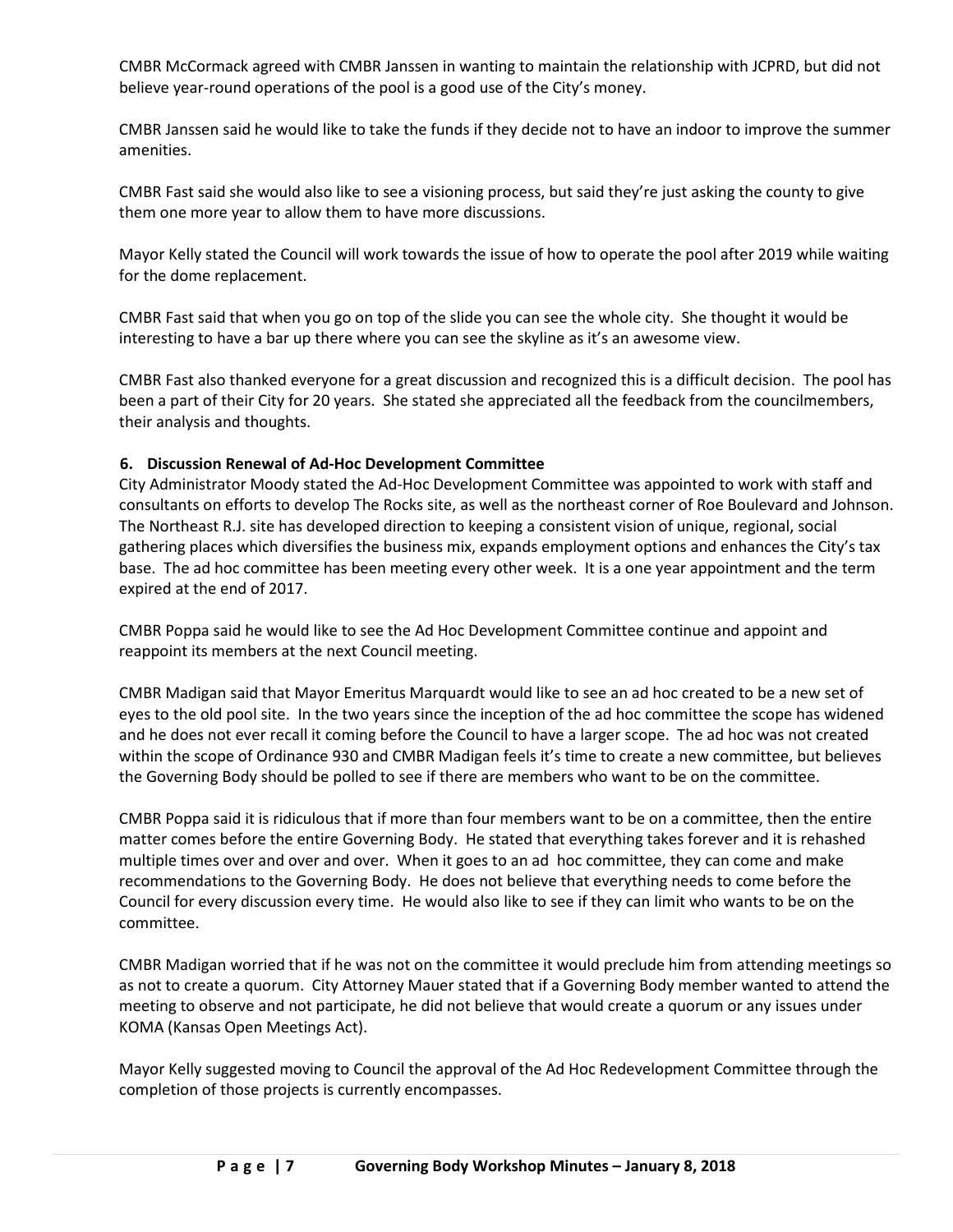CMBR Fast said she did not support that all. She did not believe there was a enough transparency in the way it has been functioning especially when the Councilmembers are talking to one another. With four members on the committee it only takes them speaking to one other Councilmember and there is a majority of five. She would like to see a two-member Council and have it under Admin or Finance. In the alternative, she suggested increasing transparency by recording the meetings. Every Councilmember is accountable for development and this is the number one critical issue in the City. She would also want a monthly committee reporting.

CMBR Poppa thinks the committee is crucial. They meet and discuss every other Wednesday and what transpires in those meetings is brought to the Governing Body either through minutes or a report given to the full Council. Also any decision that is made is made by the full Governing Body and never by the Development Committee. CMBR Poppa also stated that he will not be seeking reappointment for 2018 to the committee and his seat will be open. He added that the Governing Body does not need to spend up to two hours to discuss what's happening in economic development.

CMBR Kelly stated he would like to be on the committee. His background for the last ten years in lease negotiations with realtors for office space and has some experience to bring. He added that he has been attending the meetings as a visitor to see how the process goes and the meetings take about two hours to discuss. CMBR Kelly stated one important reason for having the ad hoc committee is so they can meet with realtors who make an offer and they can get back to them within a reasonable amount of time without having to come before Council on every issue.

Mayor Kelly stated it is also important to keep the committee so they will have others who can share an expertise that the Council does not have. He also stated that the committee is required to have minutes. He also added that the Council can request more detailed minutes. Given that the meetings are open and the City Attorney has confirmed that there will not be an issue with even a majority of the Council attending to ensure themselves that everyone is fully informed.

CMBR Madigan, CMBR Kelly and CMBR Janssen all expressed a desire to be on the Ad Hoc Development Committee.

CMBR Fast said the new Admin members would be CMBR Kelly and CMBR Madigan. City Clerk Bohon said she would confirm that.

CMBR Kelly also said the Finance Committee is supposed to be CMBR Fast and CMBR Thompson.

CMBR Poppa said the Ad Hoc Development Committee could be made up of one-third of the Governing Body, and up to two-thirds of staff and non-Governing Body residents or other professionals. The residents would need to go through the appointment process. CMBR Poppa noted that Mike Hickey has been to a lot of the meetings and would like to nominate him if he is willing.

After discussion, it was agreed to forward the approval of CMBR Kelly, CMBR Madigan and CMBR Janssen for appointment to the Ad Hoc Redevelopment Committee to New Business at the next Council meeting. They will also discuss the restructure of the committee under the new ordinance and citizen appointments will be brought forward at that time.

CMBR Fast asked Mayor Kelly to speak with Mike Hickey. Mayor Kelly said he has spoken with Mayor Emeritus Marquardt, who as an architect, has been on the committee. Also former CMBR Rhoades was a member of the committee. He also believed there would be other applications before the next meeting.

Per ordinance, committee applications will need to be submitted to staff.

# **7. Committee Appointment and Reappointment Process**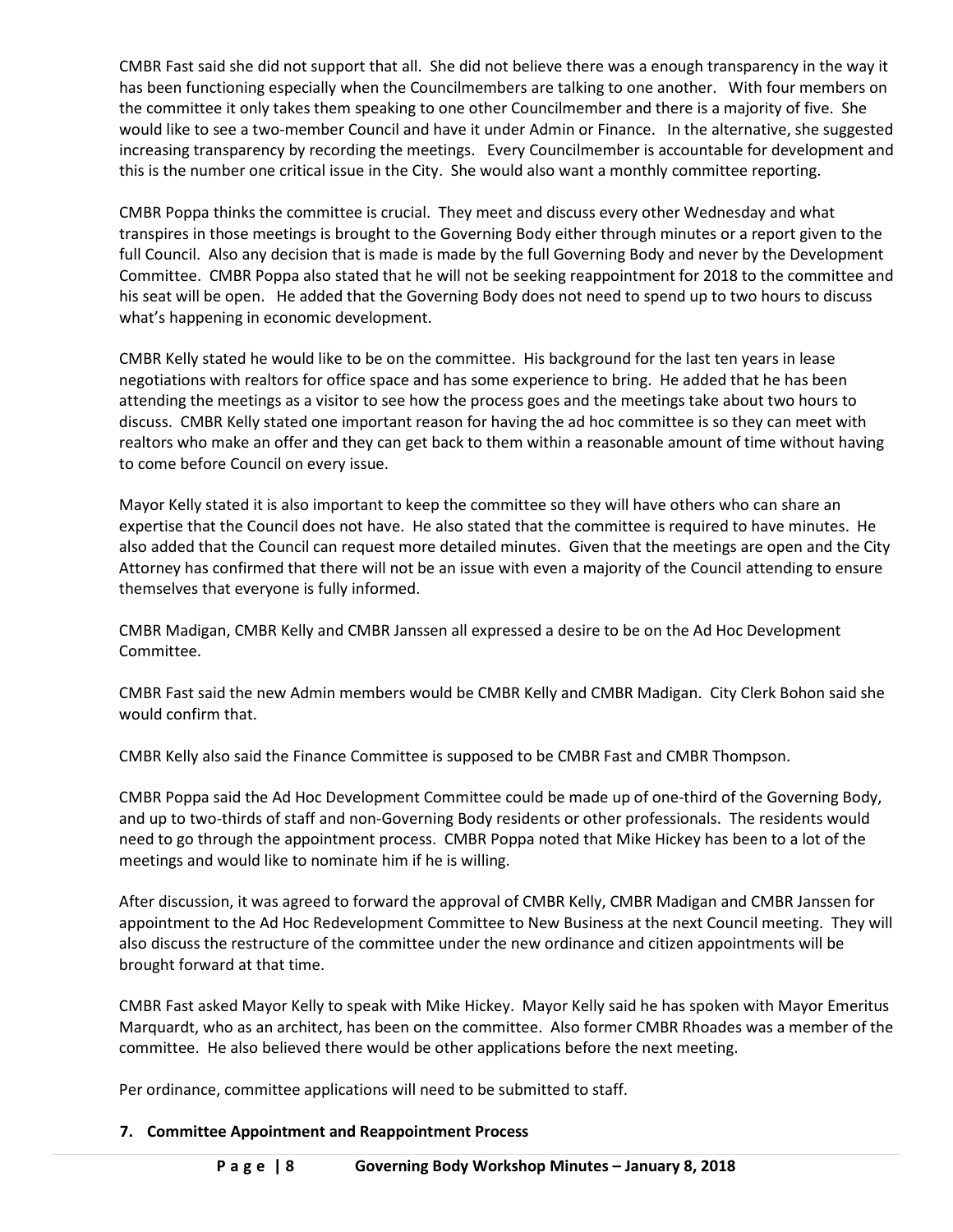### *PUBLIC COMMENT*

Linda Mau - Ms. Mau stated that Roeland Park is a strong Council form of Government and not a strong mayoral form. Based on what she had read she understands they are making the City Administrator a head employee rather than going through the appointment process. She believes this should be a mayoral appointment after discussion from the Governing Body. She questioned having the Mayor only make the appointment and the City Administrator only report to the Mayor that this is not provided for under the City's charter.

City Attorney Mauer said he did not believe what is proposed would make any difference in the change that Ms. Mau is concerned about.

CMBR Poppa said he didn't see where it changes the City Administrator to an employee or where it was even discussed about superintending powers as that was stricken from the ordinance.

Mayor Kelly said he believed that Section 1-315 is clear that the position of City Administrator will be appointed by the Mayor and such appointment shall be approved by a majority of the City Council.

CMBR Poppa said he is fine with the language as all approvals require a majority of the Council.

### **8. Reappointment to Arts and Parks Committee**

City Clerk Bohon said this item is to reappoint Marek Gliniecki to the Arts Committee and Kathleen Whitworth to the Parks Committee.

City Clerk Bohon said they also need volunteers for the Community Events Committee. CMBR Madigan asked if the openings are advertised and City Clerk Bohon said they are on the City's website and in the newsletter.

City Administrator Moody asked Councilmembers to encourage their neighbors and friends that live in Roeland Park to volunteer for committees.

There was consensus to add this item to the Consent Agenda on the next Council agenda.

CMBR Fast said Mr. Gliniecki and Ms. Whitworth have both contributed a lot to the City for a long period of time.

## **9. Review Workshop and Business Meeting Efficiency by Steve Mauer**

City Attorney Mauer said he has been asked by some of the Governing Body, staff and citizens how to speed things up so that the meetings do not last for hours. Mr. Mauer put together a memo which is included in the packet. One of his first recommendations is to thoroughly vet an item and have it thoroughly discussed before it is brought to a City Council meeting. He also said that many times things are pushed to New Business instead of going straight to the Consent Agenda. Tonight there was an item that was approved. CMBR Poppa had one question that he would like to see a provision on a contract that cites to both the anti-discrimination laws from the state statute and also the City Code. This could be done and put on the Consent Agenda before the next Council meeting. He also stated that it's just as easy to pull something off of the Consent Agenda as you can put it on. This woud eliminate reoccurring discussions about issues already vetted.

Mr. Mauer also addressed the length of Council discussions. He stated that the Mayor calls for discussion again at the Council meeting at which point everyone feels obligated to state their position again and they have the same conversation over and over. When it got to the City Council meeting there should be no need for any more discussion.